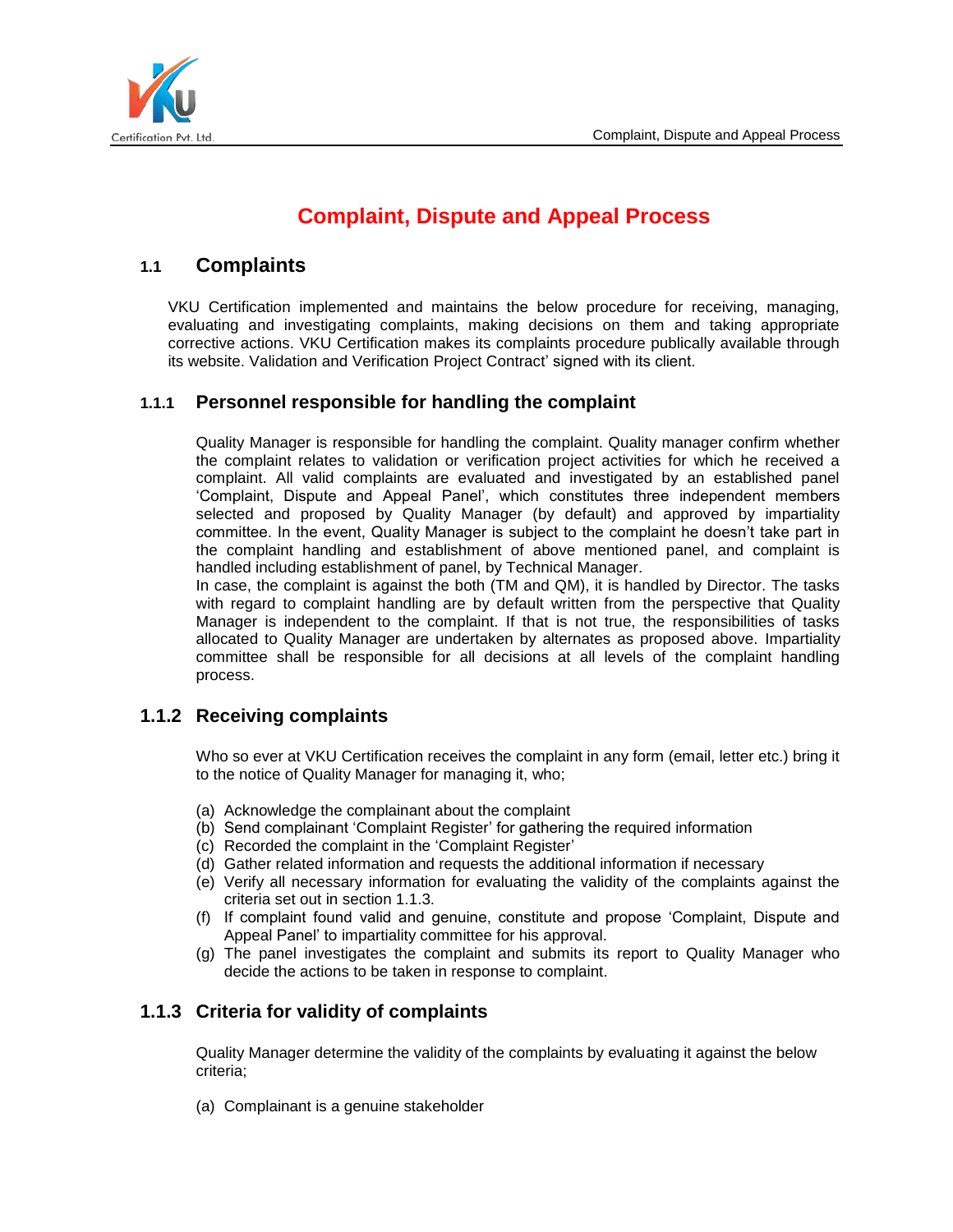

- (b) Identity of complainant is established
- (c) Complaint is formal
- (d) Its related directly/indirectly to the validation and verification function of VKU Certification

### **1.1.4 Tracking and recording of complaints**

Complaints received by any of the personnel are sent to Quality Manager who handles and record. Complaint Register'. The actions undertaken in response to complaint are also recorded and all such complaints are archived on the server. In case, the complaint is about the Quality Manager it is handled by Technical Manager instead.

### 1.1.5 **Appropriate corrective action**

Quality Manager ensures that appropriate corrective actions are taken against the complaint and record all such actions 'Complaint Register'.

### **1.1.6 Safeguarding the confidentiality**

Quality Manager ensures that confidentiality of the complainant and subject of the complaint is safeguarded inline to the applicable confidentiality procedure.

# **1.1.7 Selection of evaluation panel**

Quality Manager while selecting the 'Complaint, Dispute and Appeal Panel' ensures the following;

- (a) The team is independent of those who are part of or carried out the validation or verification/certification activities.
- (b) The person appointed as team member either have the same competency of the subjects to complaint or higher.
- (c) Team members have provided their no conflict of interest and confidentiality declaration. Team Declaration for COI' in advance of taking the job as per relevant VKU Certification s procedures.
- (d) The team is led by Technical Manager and in case he is a subject to the complaint and not independent, this role is taken by Quality Manager himself/herself. In case Quality Manager is subject of complaint it is dealt as per procedure defined in 1.1.1.

# **1.1.8 Acknowledgement of progress**

The received complaint is acknowledged within three working days by sending the acknowledgement letter through email to the complainant. All complaints are investigated within 30 days of their receiving date. The name of the persons, appointed as panel members are also informed to the complainant through email.

# **1.1.9 Investigation and out come**

The selected independent panel evaluates and investigates the complaints based on the information made available to them and prepares a report as outcome of the process in the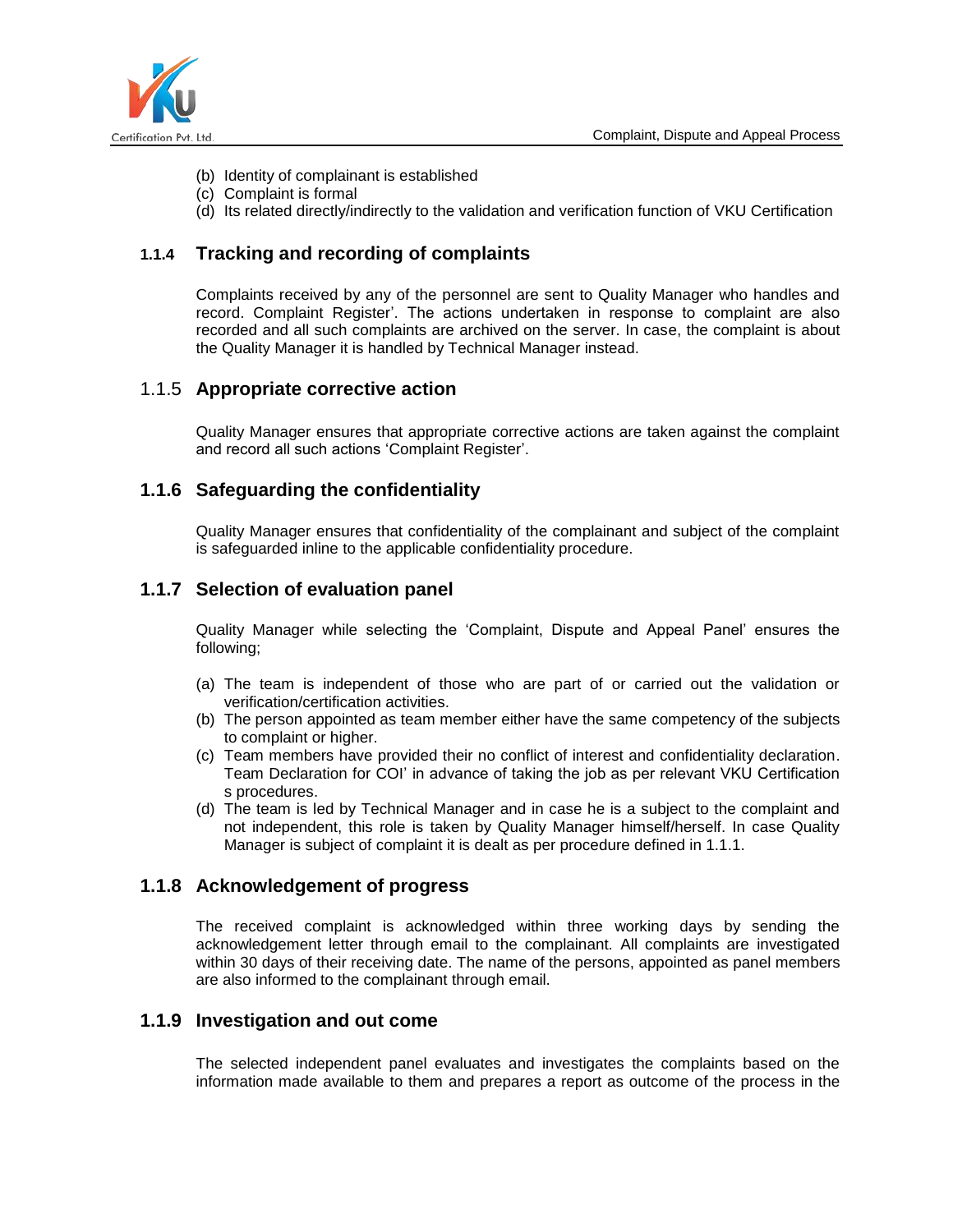

'Complaint Register'. Taking into account the outcome of the report, Quality Manager proposes the appropriate action and corrective action.

The outcome of the investigation and the final notice at the end of the complaint handling process is send to the complainant.

# **1.1.10 Maintaining record of complaints**

All documents related to complaint handling process are archived on server and all complaints made in a year are recorded in the 'Complaint Record List'

### **1.2 Disputes**

VKU Certification implemented and maintains the below procedure for receiving, managing, evaluating and investigating disputes, making decisions on them and taking appropriate corrective actions. VKU Certification makes its dispute handling procedure available as part of the contract. 'Project Contract' signed with its client.

### **1.2.1 Personnel responsible for handling the disputes**

Quality Manager is responsible for handling the disputes; he also verifies the validity of the dispute and records his observation in 'Complaint Register'. All valid disputes are evaluated and investigated by a panel 'Complaint, Dispute and Appeal Panel' which is constituted of three independent members. The members are selected and proposed by Quality Manager and approved by impartiality committee. In the event Quality Manager is subject to the dispute; he doesn't take part in dispute handling process and establishment of above mentioned panel, and dispute is handled including establishment of panel, by Technical Manager. In case, the dispute is against the both (TM and QM), it is handled by Director. The tasks with regard to dispute handling are by default written from the perspective that Quality Manager is independent to the dispute. If that is not true, the responsibilities of tasks allocated to Quality Manager are undertaken by alternates as proposed above.

### **1.2.2 Receiving disputes**

Who so ever observe/witness/encounter dispute bring it to the notice of Quality Manager who manages it as follows;

- (a) Acknowledge the dispute
- (b) Recorded the dispute in the 'Complaint Register'
- (c) Gather related information and requests the additional information if necessary
- (d) Verify all necessary information for evaluating the validity of the disputes against the criteria set out in section 1.2.3
- (e) Quality Manager constitute and propose a 'Complaint, Dispute Appeal Panel' only if filed dispute found valid to impartiality committee for his approval
- (f) The panel investigates the dispute and submits its report to Quality Manager who decide the actions to be taken in response to dispute

# **1.2.3 Criteria for validity of disputes**

Quality Manager determine the validity of the disputes by evaluating it against the below criteria;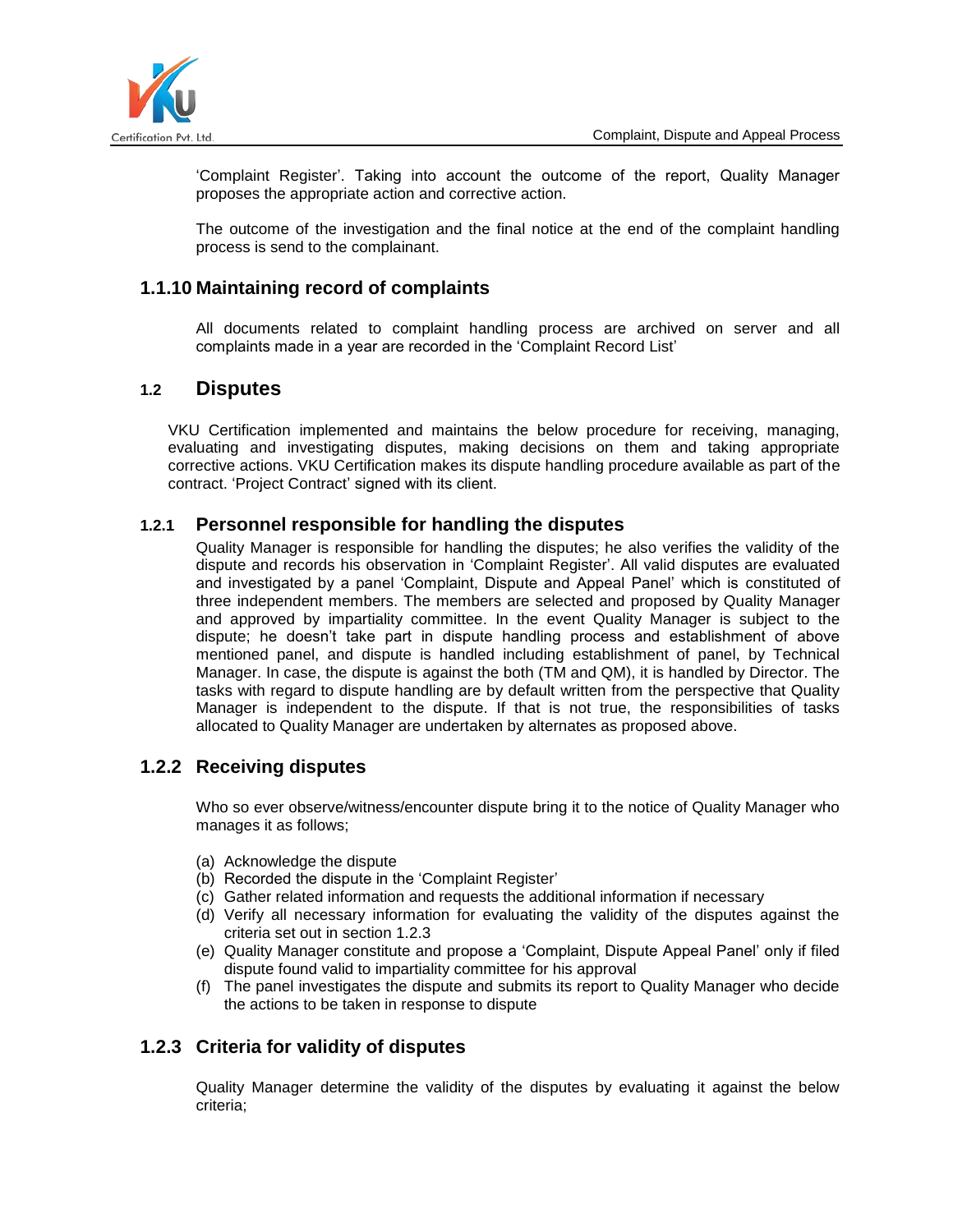

- (a) Dispute is between the agreed parties
- (b) The identity of parties in the dispute is established
- (c) Dispute is formal
- (d) Its related to validation and verification function of VKU Certification

# **1.2.4 Tracking and recording of disputes**

Disputes received by any of the personnel are tracked by Quality Manager and recorded in 'Complaint Register'. The actions undertaken in response to dispute are also recorded in the same register and all such forms are archived on the server.

### **1.2.5 Appropriate corrective action**

Quality Manager ensures that appropriate corrective actions are taken against the dispute.

#### **1.2.6 Safeguarding the confidentiality**

Quality Manager ensures the confidentiality of the disputant and subject of the dispute is safeguarded inline to the applicable confidentiality procedure.

### **1.2.7 Selection of evaluation panel**

Quality Manager while selecting the panel ensures the following;

- (a) The team is independent of those who carried out the validation or verification or certification activities.
- (b) The person appointed as team member either have the same competency of the subjects to dispute or higher.
- (c) Team members have provided their no conflict of interest and confidentiality declaration using 'Team Declaration for COI' in advance of taking the job.
- (d) The team is led by Technical Manager and in case he is a subject to the dispute, this role of team leader is taken by Quality Manager himself/herself.

### **1.2.8 Acknowledgement and progress**

The received dispute is acknowledged within three working days by sending the acknowledgement letter to the disputant. All disputes are investigated within 30 days of their receiving date.

#### **1.2.9 Investigation and out come**

The selected independent dispute evaluation team evaluated and investigates the disputes based on the information made available to them and prepares a report as outcome of the process in the 'Complaint Register'. Taking into account the outcome of the report, quality manager proposes the appropriate action and corrective action. The outcome of the investigation and the final notice at the end of the dispute handling process is send to the disputant.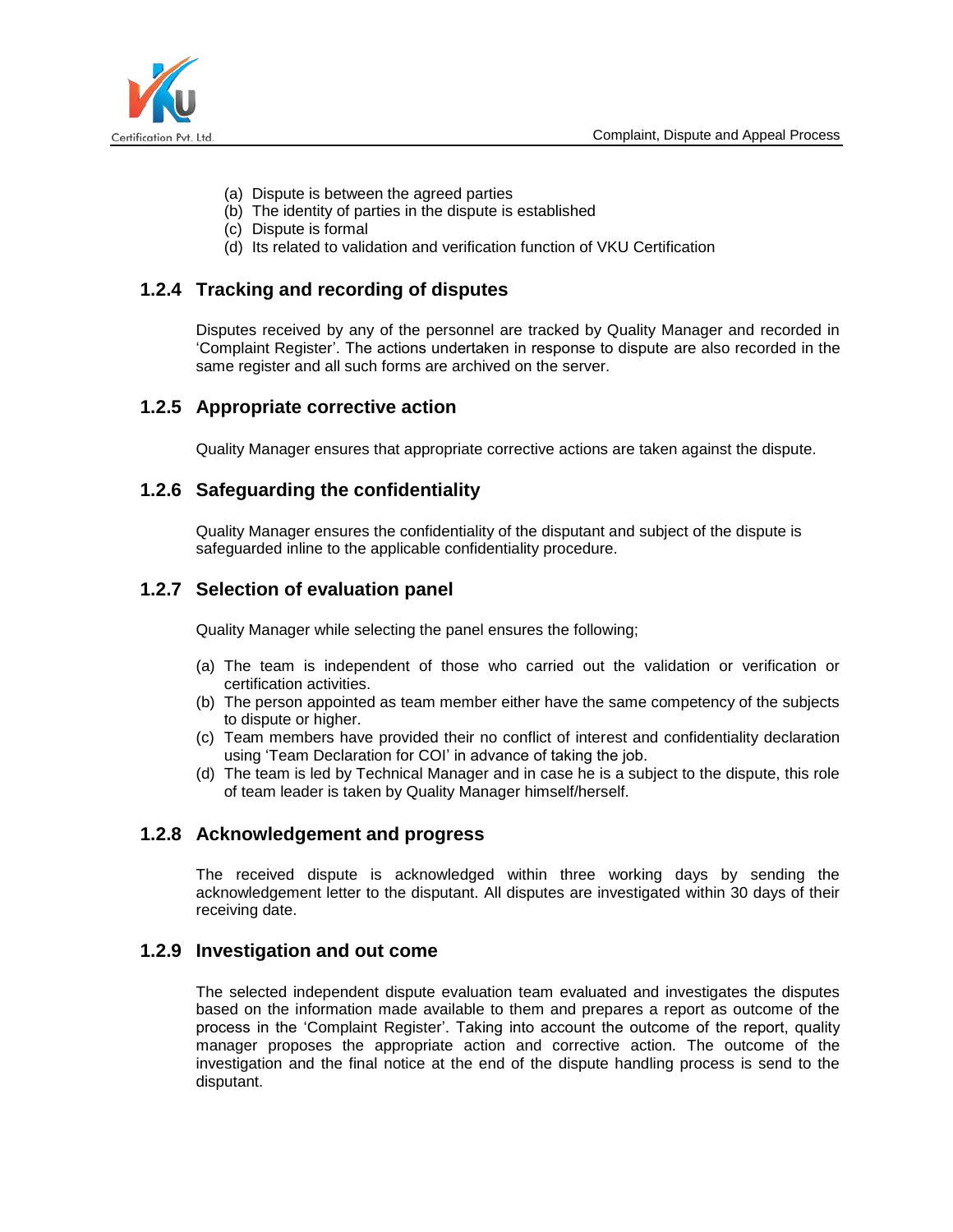

# **1.2.10 Maintaining record of disputes**

All documents related to dispute handling process are archived on server in the related folder.

# **1.3 Appeals**

VKU Certification implemented and maintains the below procedure for appeals made, by any existing or old client, against any decision. The appeal procedure is made available to clients as part of the contract. 'Project Contract' signed with its client. The appeal can be filed using the 'Complaint Register' and is submitted to Quality Manager who is responsible for handling the appeal and communicate with the client for the decision on appeal or any other reason on behalf of VKU Certification.

# **1.3.1 Establishment of independent panel**

Quality manager constitute and an independent three member panel and request the impartiality committee for the approval. He ensures and record that appointed member engaged in the appeal process differs from those who conducted the validation or verification/certification, including in the technical review and final decision making. The names of the appointed members are recorded in 'Complaint Register'. In the event Quality Manager is subject to the appeal he doesn't take part in appeal handling and establishment of above mentioned panel, and appeal is handled including establishment of panel, by Technical Manager. In case, the appeal is against the both (TM and QM), it is handled by Director. The tasks with regard to appeal handling are by default written from the perspective that Quality Manager is independent to the dispute. If that is not true, the responsibilities of tasks allocated to Quality Manager are undertaken by alternates as proposed above.

### **1.3.2 Avoidance of discrimination against the appellant**

Impartiality committee ensure by taking the below measures that the submission, investigation and decision on appeals do not result in any discriminatory action against the appellant.

- (a) By appointing an independent panel
- (b) Maintaining the confidentiality about the appellant and subjects to appeal
- (c) Avoiding conflict of interest of the panel

# **1.3.3 Handling of appeal**

Any client can file an appeal using the 'Complaint Register' and submit it to Quality Manager through email or online portal, post or any other lawful means of communication. In case the appellant has not used the appropriate form, Quality Manager sends him the correct and records the information in it before handling the appeal. On receipt of the appeal Quality Manager acknowledges it and informs the client about the next steps. He ensures the validity of the appeal on the following points;

- a) Appellant is a genuine client
- b) Identity of appellant is established
- c) Appeal is formal and related to any of VKU Certification's opinion/decision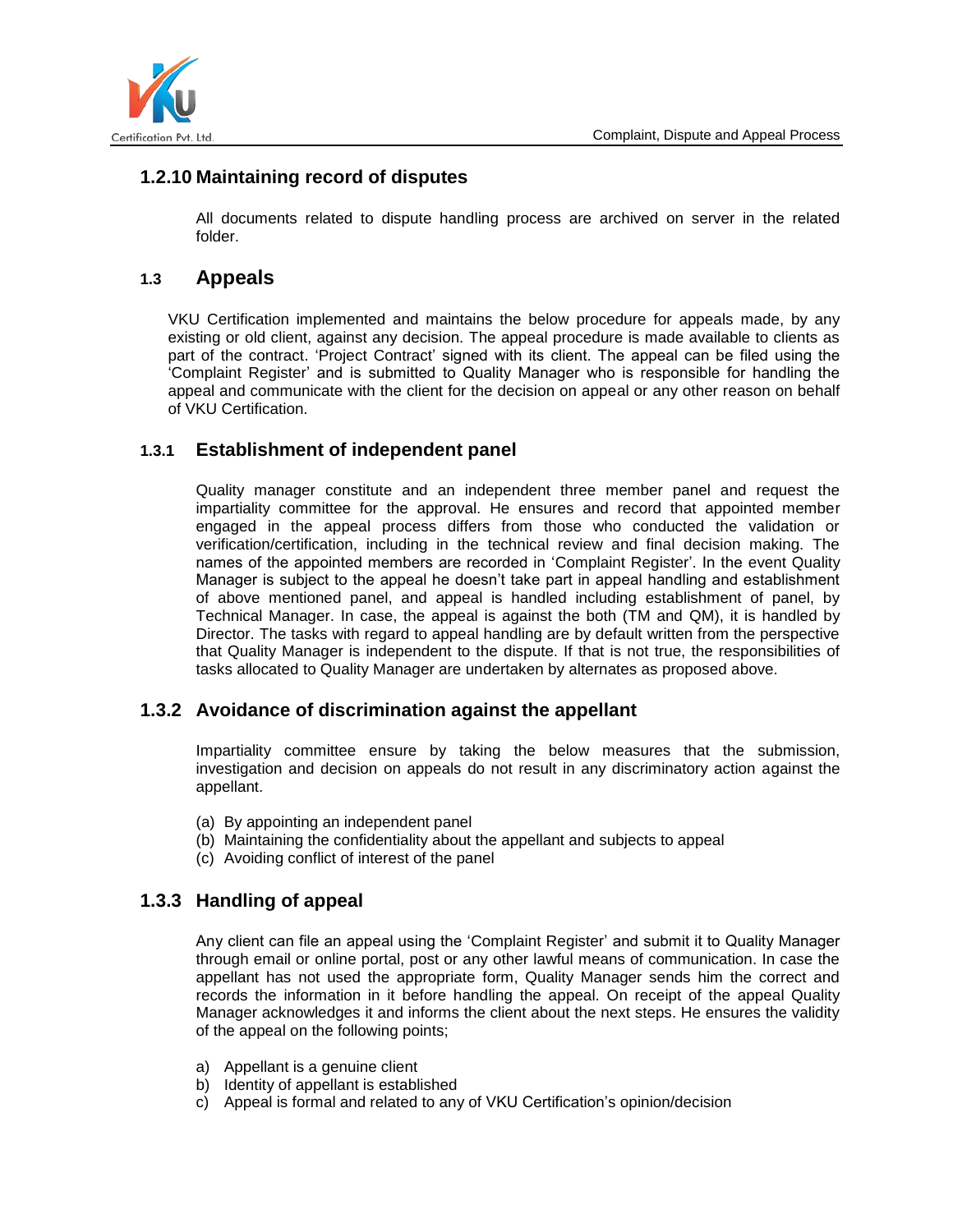

Quality Manager can request the additional information from the appellant if required and record it in 'Complaint Register'. After establishing the validity of the appeal he constitutes a panel and request impartiality committee for the approval. He put all received and relevant information through the panel to be taken into accounted for the investigation. The panel can also request Quality Manager for additional information, if necessary. The outcome of the investigation which includes any gaps, observation, non-conformity and decision are recorded and used as appropriate for implementing the correction action. In the event, Quality Manager is subject to the appeal, Technical Manager handles the appeal instead.

# **1.3.4 Records and archiving**

The 'Complaint Register' is used to record appeals including actions undertaken to resolve them. The information received from appellant and made available to the panel, is recorded and archived on the server. Quality Manager tracks the appeal process and ensures the final decision within 30 days of the receipt of the appeal.

# **1.3.5 Correction and corrective action**

In case the investigation points towards non-conformity, appropriate correction and corrective action are taken to eliminate the gaps in the system, especially if investigation points towards any gaps in the system. Quality manager is responsible for the implementation of such correction and corrective action and their effectiveness.

# **1.3.6 Confidentiality**

The members of panel provide, during their appointment, declaration for maintaining the confidentiality before starting the investigation to Quality Manager.

### **1.3.7 Communication with appellant**

Quality Manager acknowledges the appeal, inform on the progress of investigation and provide information/notice on the final decision to appellant. In cases the applicant is not satisfied with the decision; he is informed by Quality Manager on the option of appealing to the registry.

### **1.3.8 Final decision**

Impartiality committee ensures by endorsing the final decision in the related 'Complaint Register' that the decision is made by the independent appeal panel and communicated to appellant as appropriate.

If you have any complaints, disputes or appeals, please feel free to write us at

[complaint@vkucertification.com](mailto:complaint@vkucertification.com)